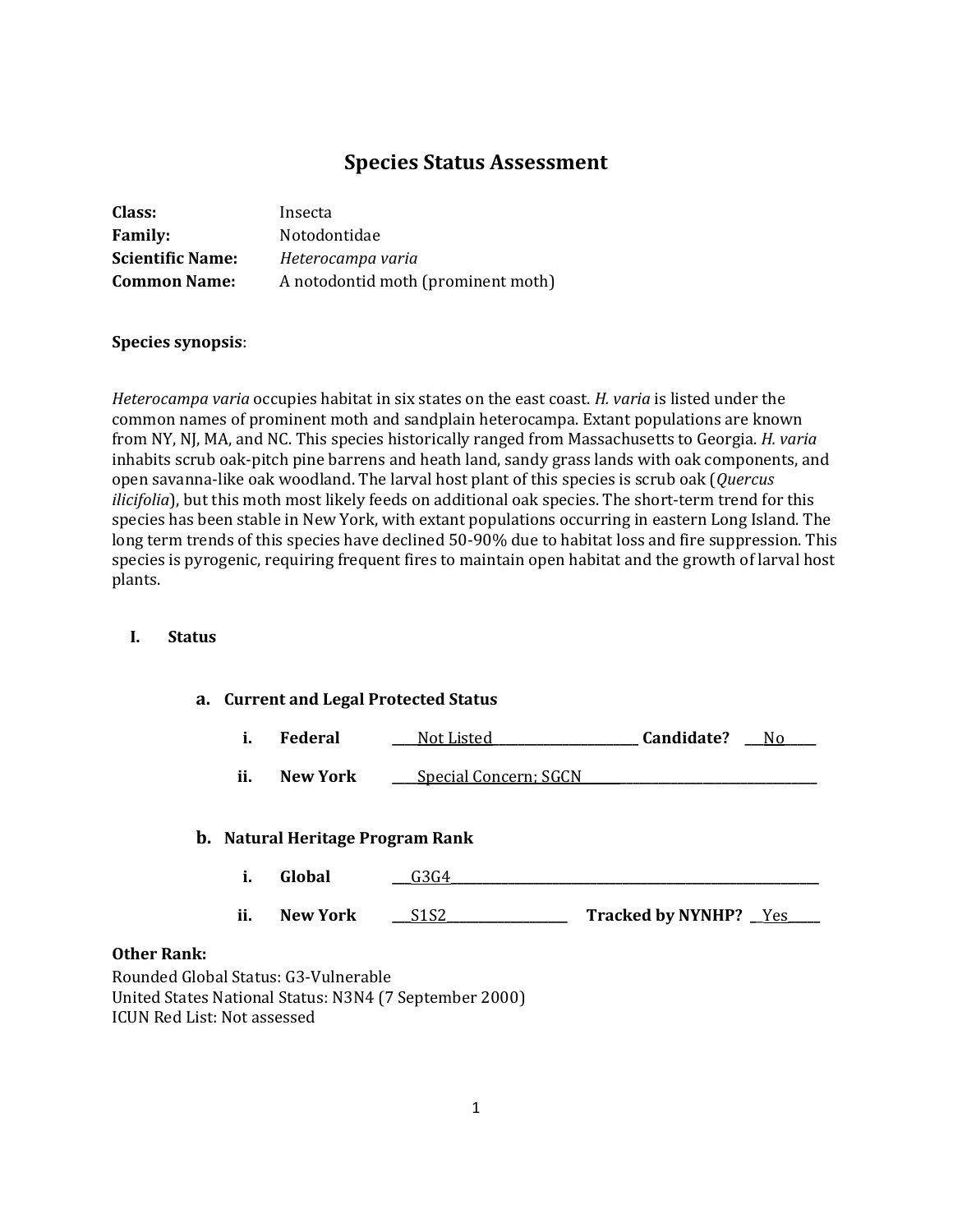## **Status Discussion:**

*Heterocampa varia* is not threatened in northeastern United States except by its rarity; there are only 10 extant occurrences in the 6 states with historical records. This species is listed as possibly extirpated in South Carolina, Georgia and Massachusetts; critically imperiled in New York and North Carolina; and vulnerable in New Jersey (NatureServe 2012). Increased monitoring could discover additional populations in historic localities.

## **II. Abundance and Distribution Trends**

**a. North America**

| i. Abundance                                                |  |  |  |  |
|-------------------------------------------------------------|--|--|--|--|
| <u>X</u> declining ____increasing _______stable ____unknown |  |  |  |  |
| ii. Distribution:                                           |  |  |  |  |
| <u>X</u> declining ____increasing _______stable ____unknown |  |  |  |  |
|                                                             |  |  |  |  |
| <b>Severe decline</b>                                       |  |  |  |  |
| Regional                                                    |  |  |  |  |
| i. Abundance                                                |  |  |  |  |
| <u>X</u> declining ____increasing ______stable _____unknown |  |  |  |  |
| ii. Distribution:                                           |  |  |  |  |
|                                                             |  |  |  |  |
|                                                             |  |  |  |  |
|                                                             |  |  |  |  |

Severe decline

**b**.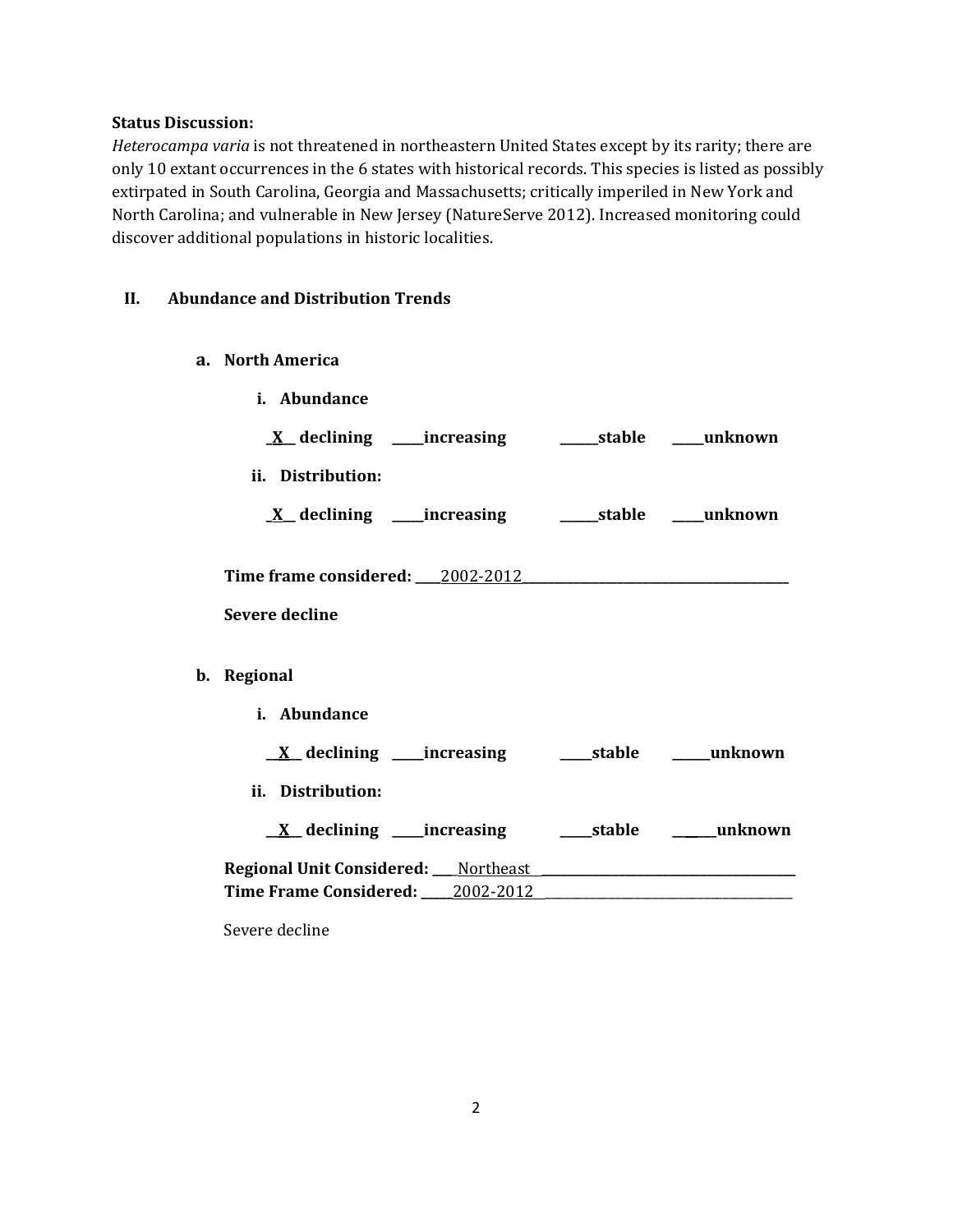**c. Adjacent States and Provinces**

| <b>CONNECTICUT</b>                                  | Not Present $X$                                                             |  | No data $\_\_\_\_\_\_\_\_\_\_\_\_$                        |  |
|-----------------------------------------------------|-----------------------------------------------------------------------------|--|-----------------------------------------------------------|--|
| <b>ONTARIO</b>                                      | Not Present $X$                                                             |  | No data ______                                            |  |
| <b>PENNSYLVANIA</b>                                 | Not Present $X$                                                             |  | No data $\_\_\_\_\_\_\_\_\_\_\$                           |  |
| <b>QUEBEC</b>                                       | Not Present $X$                                                             |  | No data ______                                            |  |
| <b>VERMONT</b>                                      | Not Present $X$                                                             |  | No data ______                                            |  |
|                                                     |                                                                             |  |                                                           |  |
| <b>MASSACHUSETTS</b>                                | Not Present ______                                                          |  | No data $\underline{\mathbf{X}}$                          |  |
| Abundance<br>i. I                                   |                                                                             |  |                                                           |  |
|                                                     | $\underline{X}$ declining ___ increasing ___ stable $\underline{X}$ unknown |  |                                                           |  |
| Distribution:<br>ii.                                |                                                                             |  |                                                           |  |
|                                                     | $\underline{X}$ declining ___ increasing ___ stable $\underline{X}$ unknown |  |                                                           |  |
| Time frame considered: Listed as threatened in 2009 |                                                                             |  |                                                           |  |
|                                                     |                                                                             |  |                                                           |  |
| <b>Moderate decline</b>                             |                                                                             |  |                                                           |  |
| <b>NEW JERSEY</b>                                   | Not Present ______                                                          |  | No data $\underline{\mathbf{X}}$ $\underline{\mathbf{X}}$ |  |
| i. Abundance                                        |                                                                             |  |                                                           |  |
|                                                     | declining ____ increasing _____ stable _____ x__ unknown                    |  |                                                           |  |
| ii.<br><b>Distribution:</b>                         |                                                                             |  |                                                           |  |
|                                                     | declining ____ increasing _____ stable _____ X__ unknown                    |  |                                                           |  |
|                                                     |                                                                             |  |                                                           |  |
|                                                     |                                                                             |  |                                                           |  |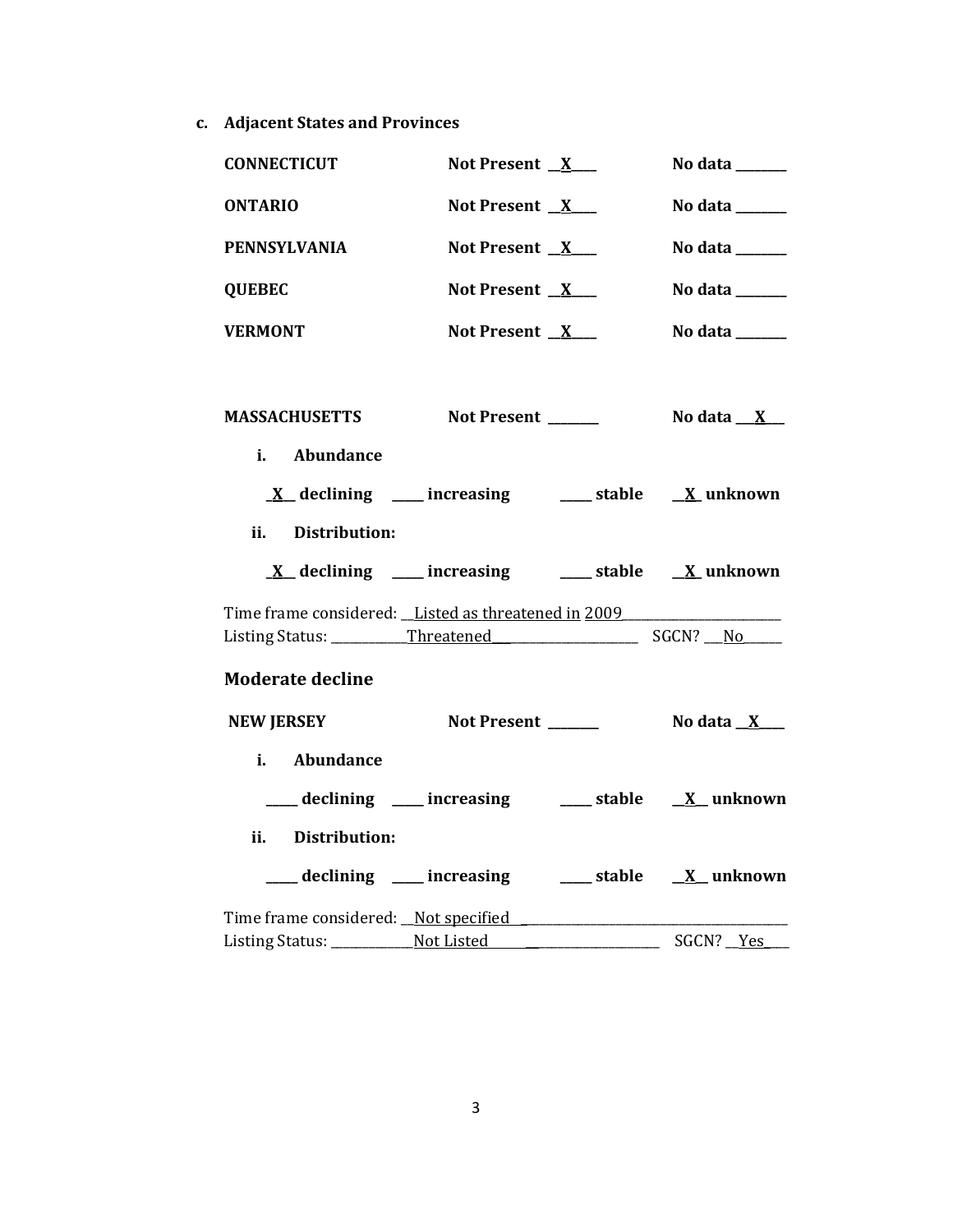| d. NEW YORK |                                  |                                                                                                                                         | No data |
|-------------|----------------------------------|-----------------------------------------------------------------------------------------------------------------------------------------|---------|
| i.          | Abundance                        |                                                                                                                                         |         |
|             |                                  | $\frac{1}{\sqrt{1-x^2}}$ declining $\frac{1}{\sqrt{1-x^2}}$ increasing $\frac{1}{\sqrt{1-x^2}}$ stable $\frac{1}{\sqrt{1-x^2}}$ unknown |         |
| ii.         | Distribution:                    |                                                                                                                                         |         |
|             |                                  |                                                                                                                                         |         |
|             | Time frame considered: 2002-2012 |                                                                                                                                         |         |

## **Monitoring in New York.**

Intermittent surveys have been conducted in pine barren communities of Long Island over the last 10 years.

### **Trends Discussion:**

Short-term population trends of this species in New York have been relatively stable over the past decade. The long-term trend in New York has declined due loss of habitat and fire suppression. Throughout the species range, short term population trends have been relatively stable to 30% decline. The long-term trends have been in a decline of 50-90% (New York Natural Heritage Program 2011, NatureServe 2012).

In the Northeast, *Heterocampa varia* can be found in Nantucket and Martha's Vineyard, MA, eastern Long Island, NY and the New Jersey Pine Barrens. There are also disjunct populations in North Carolina, South Carolina and Georgia (NatureServe 2012). Recently, populations were discovered in northern Florida (Schweitzer et al. 2011).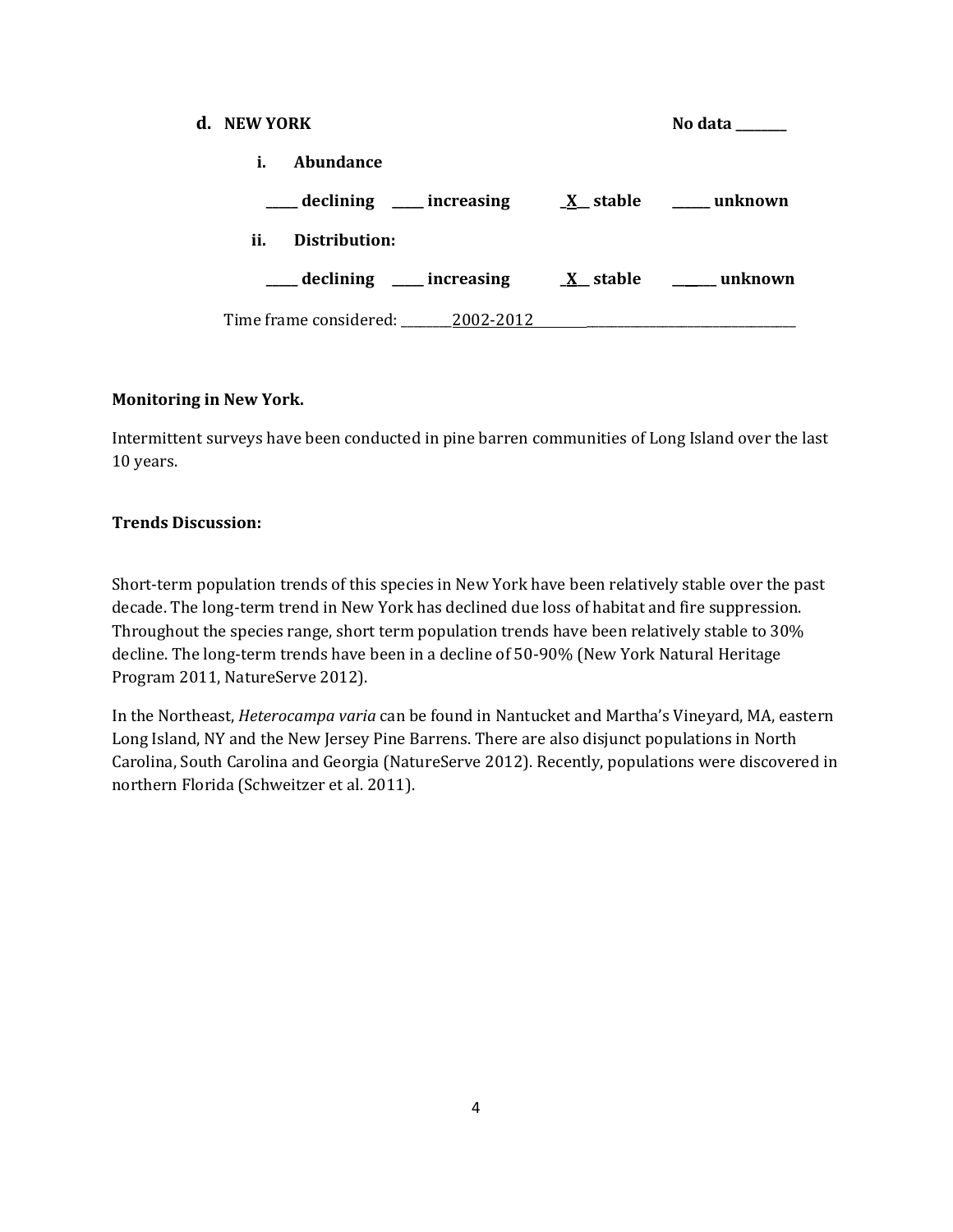

**Figure 1**. Occurrence locations of *Heterocampa varia* in New York (NYNHP 2013). Map created by Shawn Ferdinand, NYSDEC.



**Figure 2.** Conservation status of *Heterocampa varia* in North America (NatureServe 2012).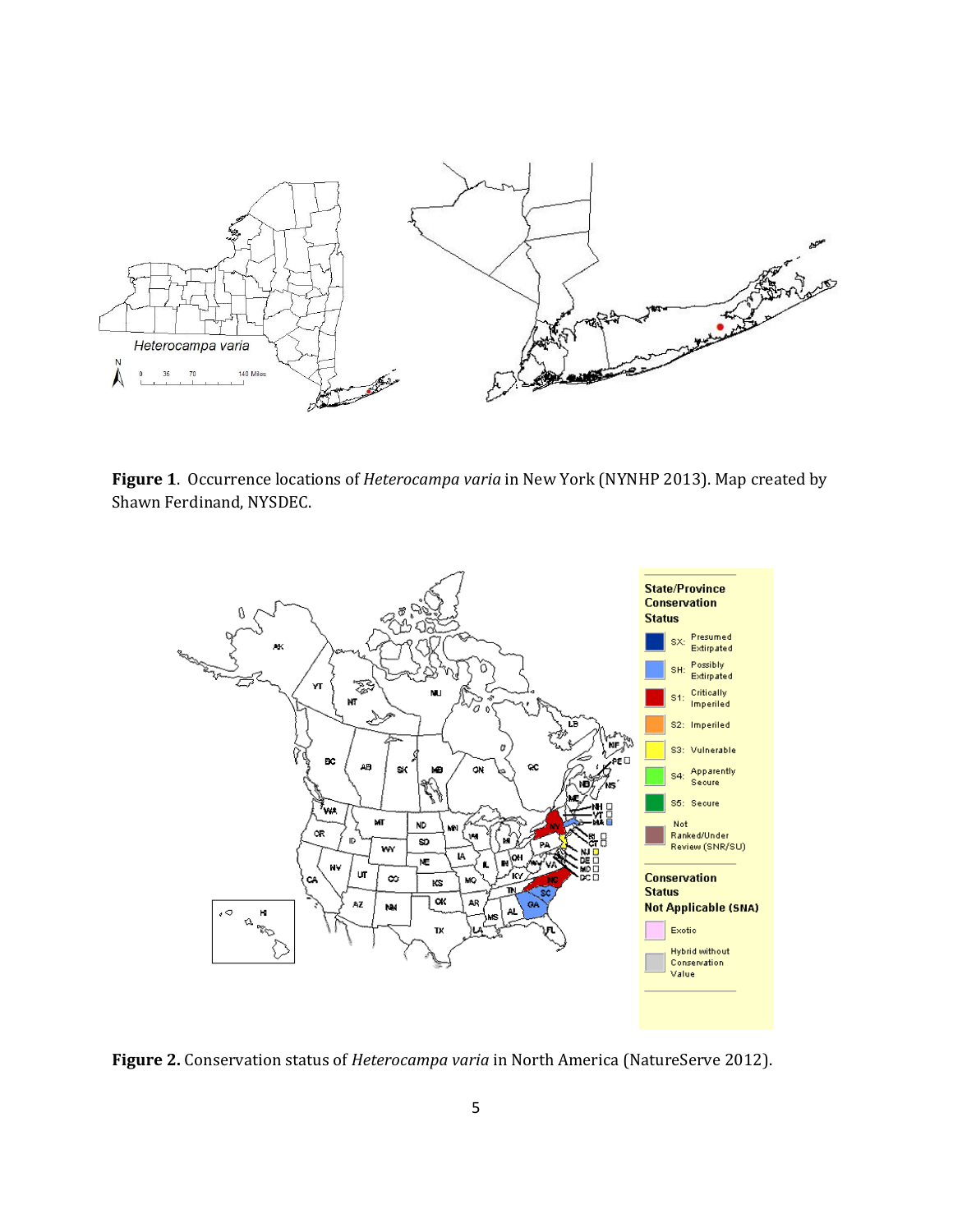#### **III. New York Rarity, if known:**

| <b>Historic</b> | # of Animals | # of Locations | % of State |
|-----------------|--------------|----------------|------------|
| prior to 1970   |              |                |            |
| prior to 1980   |              |                |            |
| prior to 1990   |              |                |            |

#### **Details of historic occurrence:**

This species was reported from Orient, Suffolk County (Forbes 1948).

| <b>Current</b> | # of Animals | # of Locations | % of State |
|----------------|--------------|----------------|------------|
|                |              |                |            |

## **Details of current occurrence:**

A population of *Heterocampa varia* has been known to be extant and viable since 1986 in the dwarf pine barrens, Southampton, Suffolk County (New York Natural Heritage Program 2013). Specimens were collected in 1986, 1993, 1997, 1999, and 2005.

#### **New York's Contribution to Species North American Range:**

| <b>Distribution</b> (percent of NY where species occurs) |           | <b>Abundance</b> (within NY distribution) |
|----------------------------------------------------------|-----------|-------------------------------------------|
| $\frac{X}{1}$                                            | $0 - 5%$  | abundant                                  |
|                                                          | $6 - 10%$ | common                                    |
|                                                          | 11-25%    | $X$ fairly common                         |
|                                                          | 26-50%    | uncommon                                  |
|                                                          | >50%      | rare                                      |

**NY's Contribution to North American range**

- \_\_\_\_ 0-5%
- $X$  6-10%
- $\frac{11-25\%}{2}$
- \_\_\_\_ 26-50%
- $\frac{1}{2}$  >50%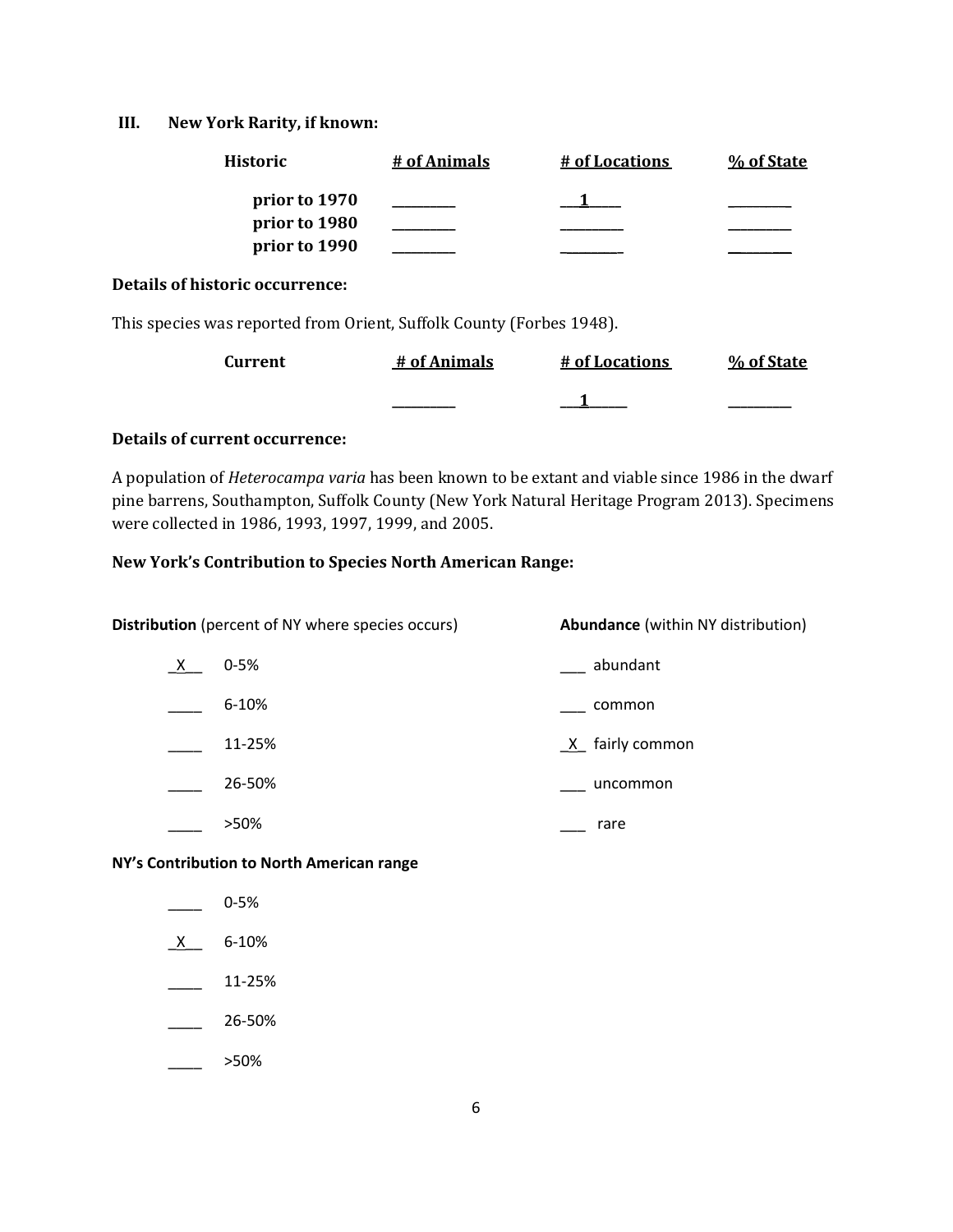## **Classification of New York Range**

**\_\_\_\_\_ Core**

**\_X\_\_ Peripheral**

**\_\_\_\_\_ Disjunct**

**Distance to core population:**

**\_\_\_\_\_\_\_\_\_\_\_\_\_**

## **IV. Primary Habitat or Community Type:**

- 1. Oak Forest
- 2. Oak-Pine Forest
- 3. Pine Barrens
- 4. Coastal Hardwoods
- 5. Costal Coniferous Barrens

## **Habitat or Community Type Trend in New York:**

| $\underline{X}$ Declining                      | Stable | Increasing | Unknown |
|------------------------------------------------|--------|------------|---------|
| Time frame of decline/increase: _Not specified |        |            |         |
| <b>Habitat Specialist?</b>                     |        | X Yes      | No      |
| <b>Indicator Species?</b>                      |        | Yes        | N0      |

## **Habitat Discussion:**

This species can be found in xeric habitats with sandy soils. In Long Island, this species is found in dwarf pine barrens, dominated by *Pinus rigida* and *Quercus ilicifolia*. In Massachusetts this species is associated with coastal scrub oak barrens and heathlands, sandplain grasslands with a scrub oak component and savanna-like oak woodland (Wagner et al 2003, Nelson 2007).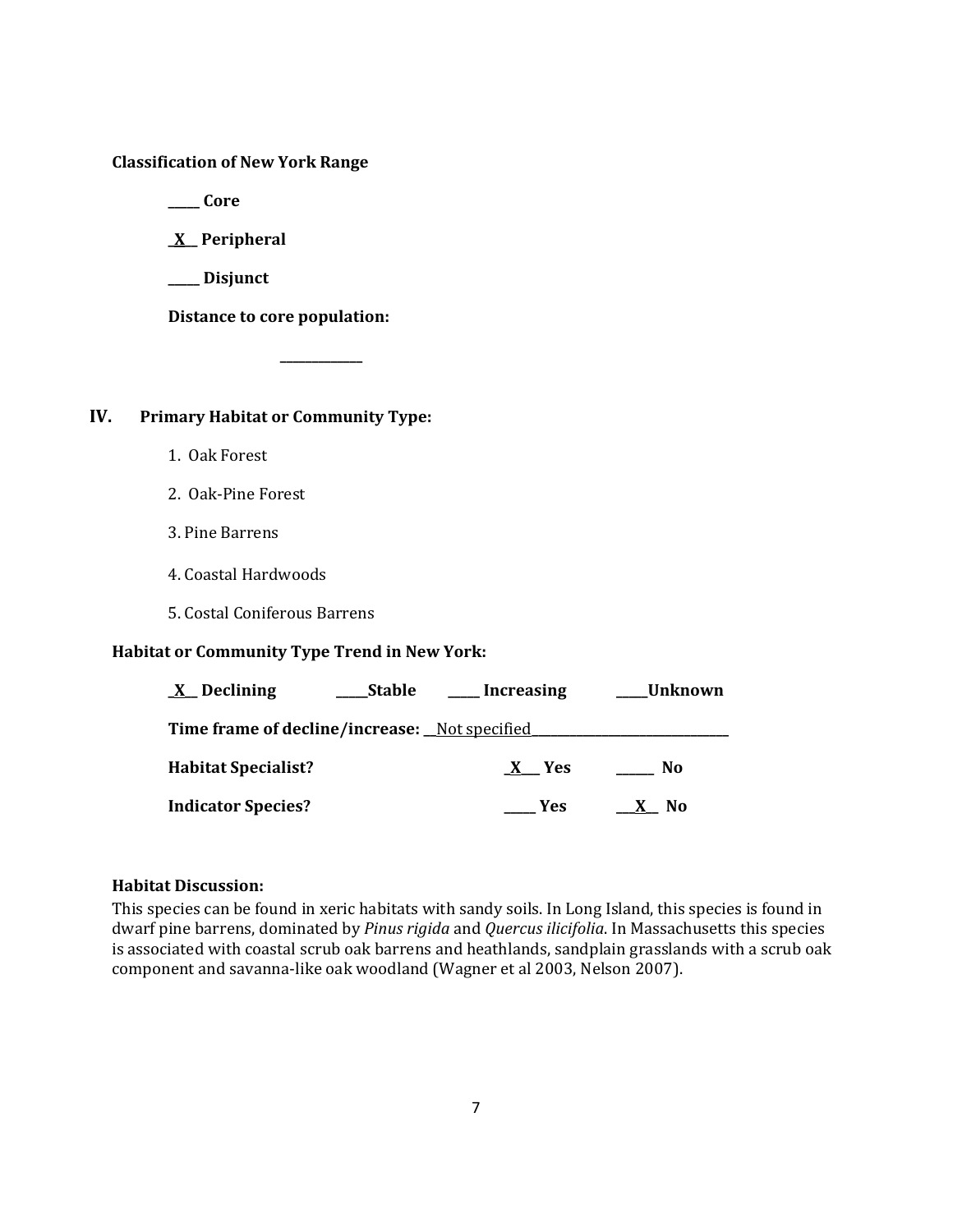- **V. New York Species Demographics and Life History**
	- **\_X\_\_\_ Breeder in New York**
		- **\_X\_\_ Summer Resident**
		- **\_X\_\_ Winter Resident**
		- **\_\_\_\_\_ Anadromous**

**\_\_\_\_\_ Non-breeder in New York**

- **\_\_\_\_\_ Summer Resident**
- **\_\_\_\_\_ Winter Resident**
- **\_\_\_\_\_ Catadromous**
- **\_\_\_\_\_ Migratory only**
- **\_\_\_\_\_Unknown**

#### **Species Demographics and Life History Discussion:**

Adult flight period is from June through July. Adults emerge before midnight, and females probably will have mated by dawn. Eggs are laid on larval foodplant species, consisting primarily of scrub oak (*Quercus ilicifolia*), but can also be found on post oak (*Quercus stellate*) and dwarf oak (*Quercus prinoides*). Eggs hatch 6 to 9 days after oviposition. Larvae feed for 4-5 weeks before burrowing in the soil for pupation. Larvae pupate several inches under the soil and may overwinter for up 2-3 years. The depth at which larvae pupate protects them from wildfires (Nelson 2007, NatureServe 2012). This species is pyrogenic, requiring frequent fires for the maintenance of its habitat. Adults can be seen flying from mid-June to mid-August (New York Natural Heritage Program 2011, Schweitzer et al. 2011).

## **VI. Threats:**

Habitat loss and fragmentation have historically caused declines in populations in MA, NY and NJ. Fire management is needed to maintain the open structure of the habitat and promote growth of host plants. Additional threats to this species include invasion of exotic plants, insecticide spraying, off-road vehicles and light pollution. Broad scale studies have found light pollution to affect moth behavior, reproduction and predation rates (Frank 2006). *Heterocampa varia* is threatened by introduced parasitoids, especially the tachinid fly (*Compsilura concinnata*). The tachinid fly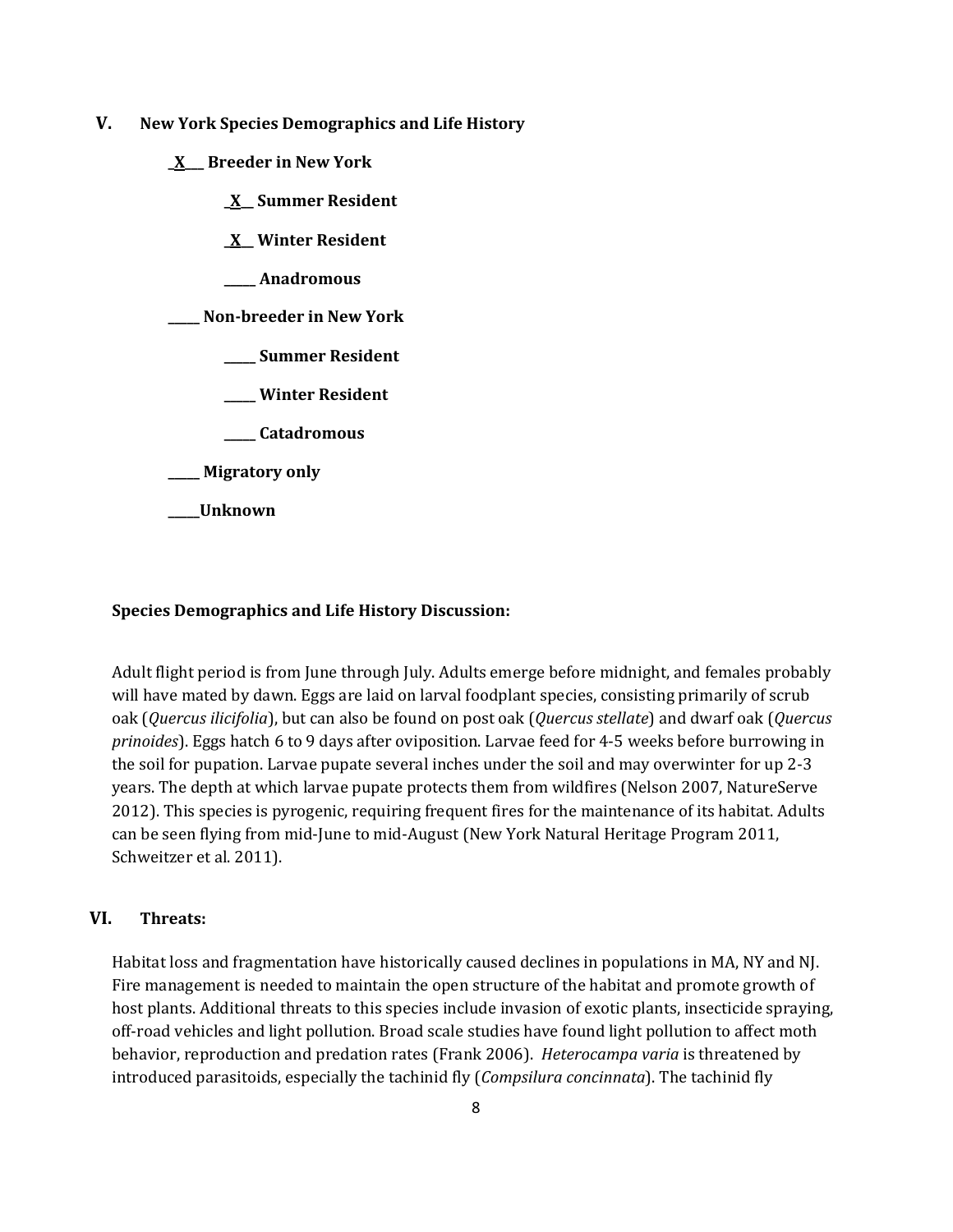parasitizes larger caterpillars, and reaches its greatest population densities and parasitism rates in late summer and early fall, when larvae of *Heterocampa varia* are developing (Boettner et al. 2000). General threats known to affect moths include habitat include natural succession of shrubland, woodland, and barrens habitats; land clearing; coastal erosion; and sea level rise (NYSDEC 2005).

## **Are there regulatory mechanisms that protect the species or its habitat in New York?**

**\_\_\_\_\_\_\_ No \_\_\_\_\_ Unknown \_\_X\_\_ Yes** 

*Heterocampa varia* is of special concern in New York, though this status provides no legal protection.

## **Describe knowledge of management/conservation actions that are needed for recovery/conservation, or to eliminate, minimize, or compensate for the identified threats:**

Maintaining xeric oak scrub with sparse/no pine cover would benefit this species (Schweitzer et al. 2011). Forest fires are needed, on average, every 5-10 years to maintain this type of habitat. Lack of fires will result in succession of this community to a closed-canopy forest of tall oaks and other hardwoods (Little 1979, Jordan et al. 2003).

Additional surveys are needed with black-light traps to determine the extent of the occurrence and locate new occurrences. This species comes to light in June and July, typically after midnight. In addition, research is needed on the response of this species to prescribed burning and mechanical treatment to improve habitat (New York Natural Heritage Program 2011).

| <b>Conservation Actions</b>                                   |                                       |  |
|---------------------------------------------------------------|---------------------------------------|--|
| Action<br><b>Action Category</b>                              |                                       |  |
| Law and Policy                                                | Policies and Regulations              |  |
| <b>Education and Awareness</b>                                | <b>Awareness &amp; Communications</b> |  |
| Land/Water Protection                                         | Site/Area Protection                  |  |
| Land/Water Protection                                         | Resource/Habitat Protection           |  |
| Land/Water Management                                         | Site/Area Management                  |  |
| Invasive/Problematic Species Control<br>Land/Water Management |                                       |  |
| Land/Water Protection                                         | Site/Area Protection                  |  |

Conservation actions following IUCN taxonomy are categorized in the table below.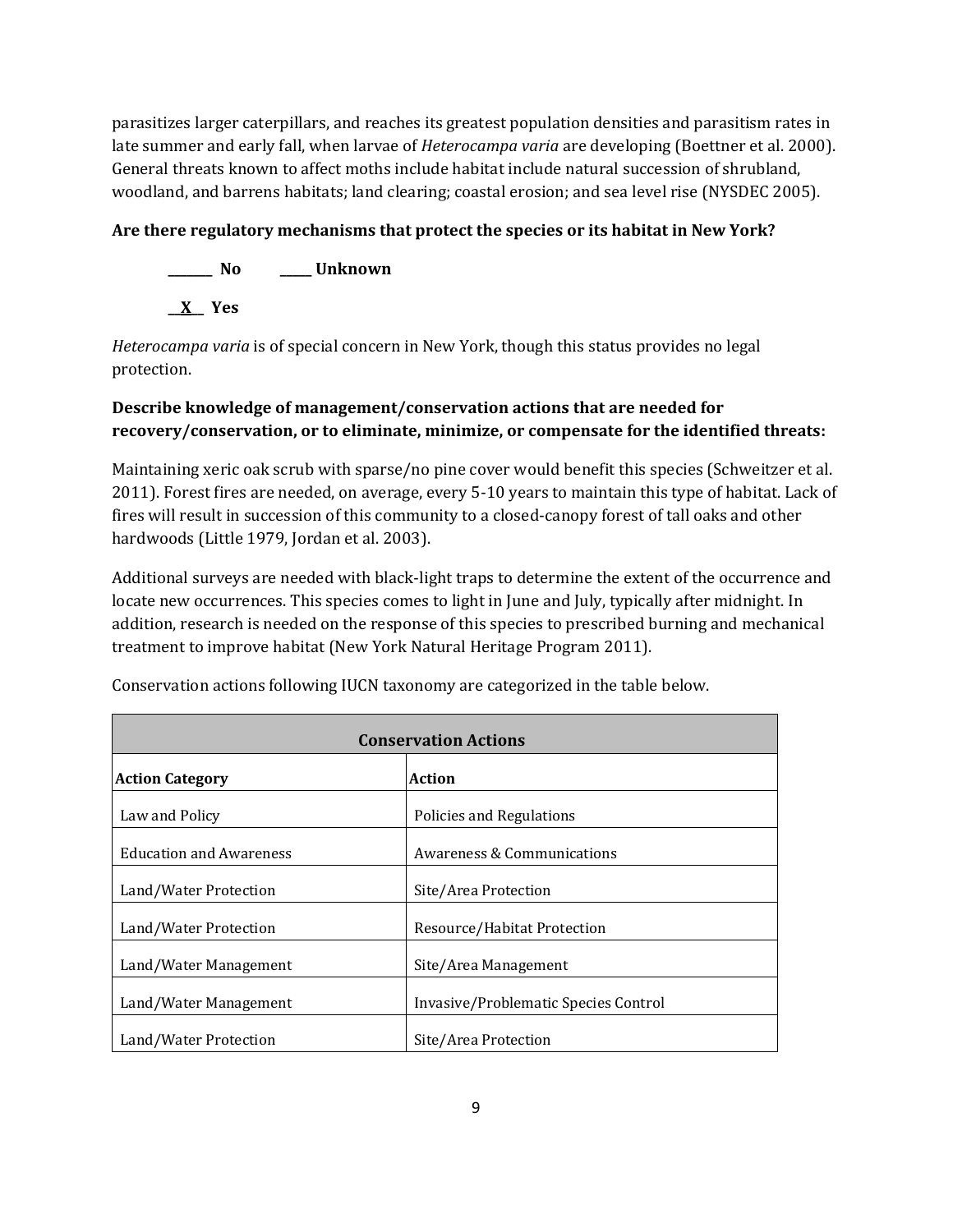The Comprehensive Wildlife Conservation Strategy (NYSDEC 2005) includes recommendations for the following actions for other moths, and for *Heterocampa varia* in particular.

#### **Easement acquisition:**

Where appropriate, acquire easements to promote moth protection and conservation. **Fact sheet:**

Create fact sheets covering moths.

#### **Habitat management:**

Determine best management regime for moth species, including fire and other forms of management.

#### **Habitat monitoring:**

- Develop standardized measures of habitat parameters for each species of listed moth.
- \_\_\_\_ Investigate threats to food and host plants.
- Monitor land development projects.

## **Habitat research:**

- Examine role of light pollution as threat to moths.
- Determine host/ food plant.

### **Life history research:**

- \_\_\_\_ Investigate the metapopulation dynamics of those species which warrant it.
- Examine role of introduced parasites and predators in threats to moths.

## **Other action:**

- Develop standard definition of what is needed for "viable" populations of moths.
- Research the role of pesticide use in threats to moths.

### **Population monitoring:**

- Inventory of species within historical range.
- Develop standardized survey protocols for moths.

#### **Private fee acquisition:**

Where appropriate, encourage/assist private entities to acquire land for moth protection and conservation.

## **State fee acquisition:**

Where appropriate, acquire land essential to moth protection and conservation.

### **State land unit management plan:**

Incorporate needs of moths into state land management plans.

## **VII. References**

- Boettner, G.H., J.S. Elkinton, and C.J. Boettner. 2000. Effects of a biological control introduction on three nontarget native species of saturniid moths. Conservation Biology 14: 1798-1806.
- Forbes, William T. M. 1948. Lepidoptera of New York and neighboring states part II. Cornell University Experiment Station Memoir 274.